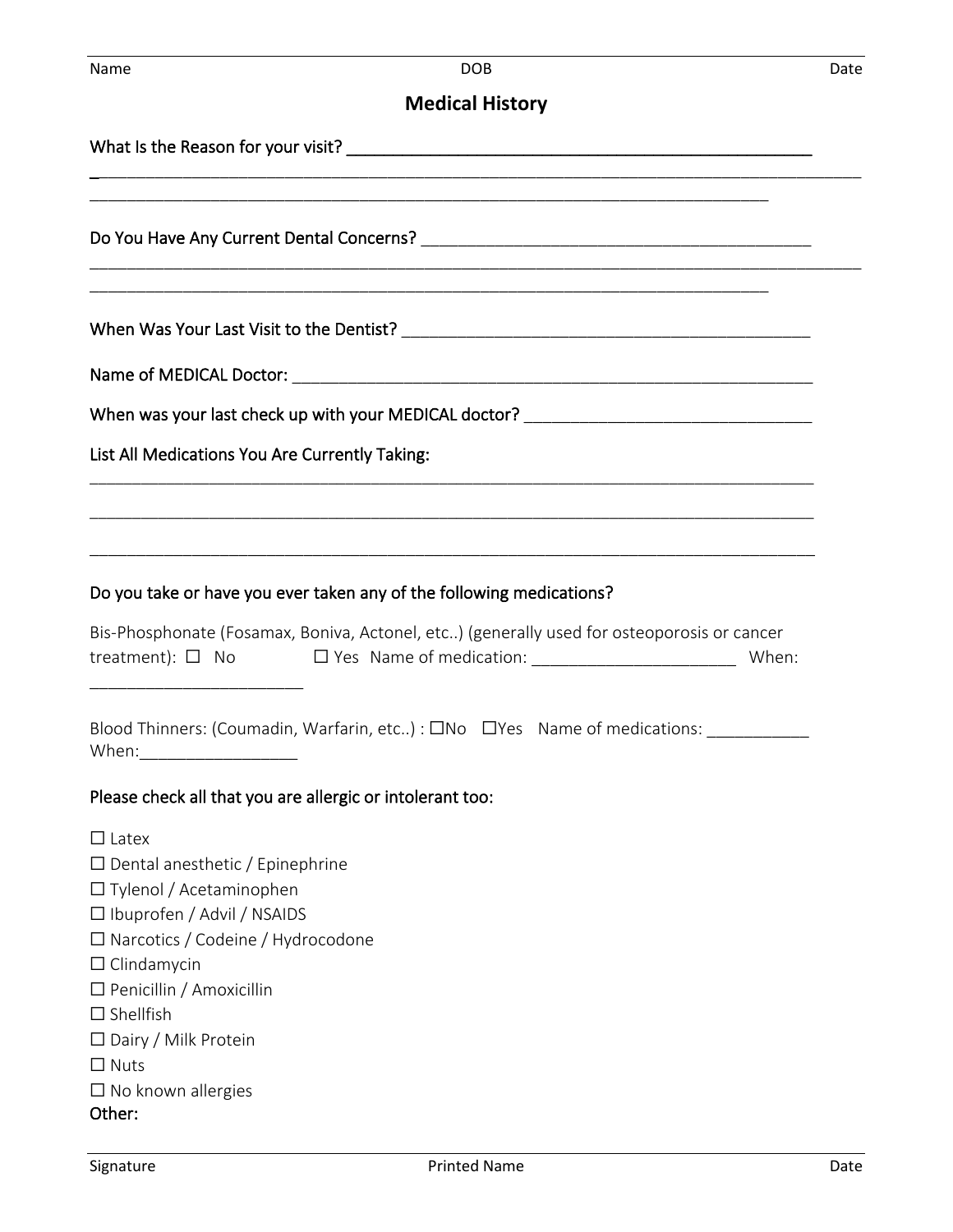#### Name DOB Date

## Do you have, or have you had, any of the following medical conditions?

| $\Box$ Diabetes<br>$\Box$ High Blood Pressure<br>$\Box$ Heart Disease<br>$\Box$ Heart Valve Replacement<br>$\Box$ Stroke<br>$\Box$ Bleeding Problems<br>$\Box$ Thyroid Disease                                                      |                     |
|-------------------------------------------------------------------------------------------------------------------------------------------------------------------------------------------------------------------------------------|---------------------|
| $\Box$ Cancer Type:                                                                                                                                                                                                                 | Treatment received: |
| $\Box$ Liver Disease / Hepatitis<br>$\Box$ HIV / AIDS<br>$\Box$ Asthma<br>$\Box$ Kidney Disease<br>$\Box$ Mental Health Disorder<br>$\Box$ Sinus Trouble<br>$\Box$ Joint Replacement<br>$\Box$ Ulcers<br>$\Box$ Seizures / Epilespy |                     |

#### Other:

#### Do you currently use any of the following?

- ☐ Cigarettes, Vapes, or Tobacco Products
- ☐ Other Recreational Drugs
- ☐ Marijuana or CBD Products

#### Women Only (Please Check Any That Apply):

- $\Box$  Currently pregnant Due date:
- $\Box$  Trying to get pregnant or could possibly be pregnant
- $\Box$  Currently using birth control
- ☐ Breastfeeding

By signing this form, I am acknowledging that it is true and accurate to the best of my knowledge. I agree to inform Golden Heart Dental if any changes to my medical history arise.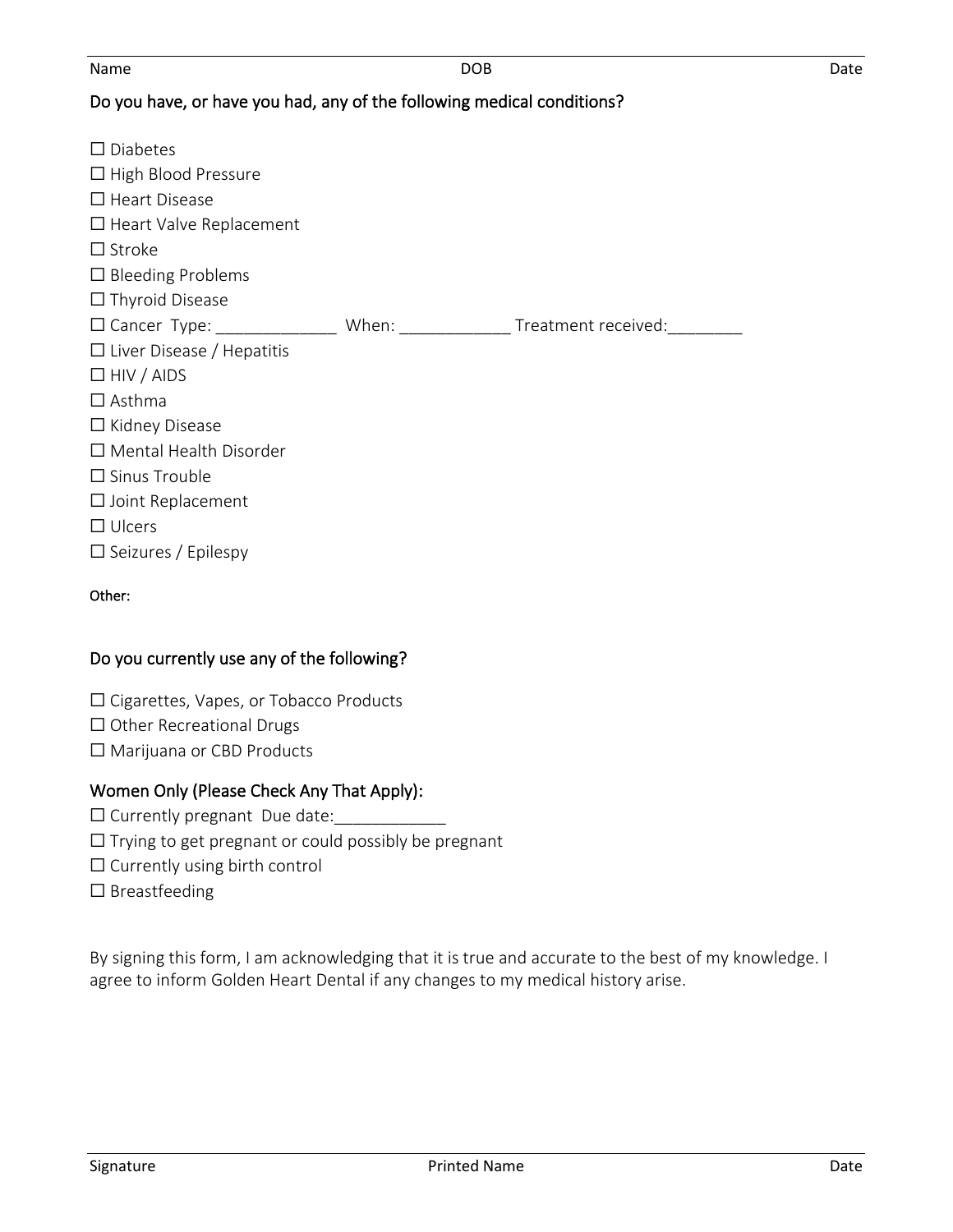### **Informed Consent**

We ask that you read and understand this form carefully before receivng any exams or treatment at Golden Heart Dental. Feel free to ask any questions you may have.

Before you give consent for any treatment or the administration of any medications, you should understand that, depending on the procedure, there are certain associated risks, including, but not limited to the following:

• X-RAYS: You agree to periodic radiographic and clinical examinations based on your caries risk. We utilize digital x-rays which will expose you to minimal levels of radiation. These x-rays will be taken only on an 'as needed' basis to reduce your total exposure to the radiation.

• MEDICATIONS AND INJECTIONS: Reactions to medications may result in redness, swelling, pain, itching, vomiting, and/or anaphylactic shock (a severe allergic reaction). Risks of local anesthesia may include bruising, and temporary or permanent tingling sensations or numbing. You will be informed beforehand if a medication that may cause drowsiness will be prescribed or administered for a procedure, and it is your responsibility to arrange for safe transport to and from the dental office. Females taking contraceptives understand that some antibiotics and medications may reduce the effect of birth control pills, which may result in unexpected pregnancy. With your permission, certain medicaments, such as topical fluoride, chlorhexidine, betadine, or oral medications such as ibuprofen or antibiotics may be administered during you visit. Any allergies, contraindications, or preference against the use of these and other such medicaments should be explicitly communicated to the doctor and/or office staff.

• CLEANINGS ("prophy" or "scaling and root planing"): Sensitivity of teeth and gums during or following a cleaning can occur. Please let us know if you have sensitive teeth so that we can attempt to make the appointment more comfortable. If you have been diagnosed with periodontal disease ("gum disease"), having a 'regular cleaning' performed will not be an option since it will not help treat the disease and can lead to further bone and even tooth loss.

• PICTURES: With your signature below, you authorize Golden Heart Dental to take radiographic images and live photos of your teeth, jaws, and face to be stored and used in your personal records. These photos and xrays may be used for communication with other healthcare professionals and third-party laboratories and vendors, all with your identifying information attached. Occasionally, we may use such photos, for educational publications, lectures, or informational and marketing purposes. We will make a concerted effort to hide any identifying information, such as your name, entire face, etc. By signing below, you consent to and release these photos for our use as indicated above and do not expect compensation, financial or otherwise

• COMMUNICATION (EMAILS, TEXTS, etc): You allow us to communicate with you or other medical professionals via unencrypted email, text, or other digital methods, the details of your treatment with your personal identifying information, including but not limited to, your medical history, dental history, pictures, planned treatment, completed treatment, etc. In these modern times, you understand and accept the possibility of a breach of information while communicating through such methods. You understand that while we make our best efforts to keep your information private and secure during these communications, we have no way to guarantee any mishandling of this information during transit or at their intended destination, which may lead to a breach of your private information.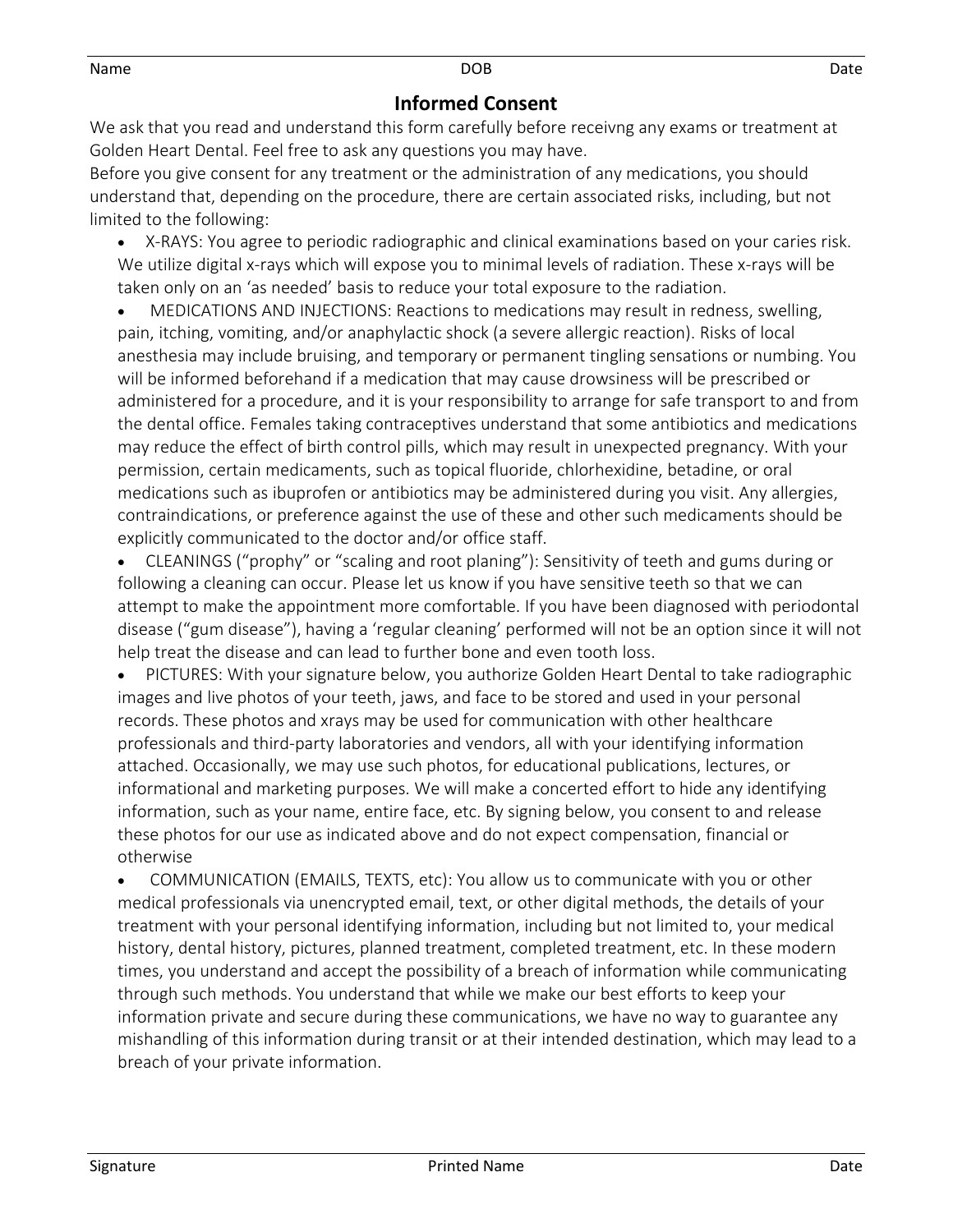### **Financial Agreement**

We are grateful you have chosen Golden Heart Dental to provide care for your oral health. We are committed to providing you with the highest quality of dental care and don't want treatment cost to become an obstacle in achieving your oral health goals. We charge what is usual and customary for Fairbanks, Alaska and our fees are based on the quality materials we use and the time, effort and skill required in performing your needed treatment.

It is our goal to help you maximize your insurance benefits and determine, to the best of our ability, your cost of treatment before you receive it so that you have no surprises. Ultimately, however, you are responsible for payment regardless of insurance companies' arbitrary determination of usual and customary rates. Your insurance policy is an agreement between you and the insurance company; we ask that all patients be directly responsible for all charges. Your deductible and estimated co-payment will be due at the time of service. We are happy to submit the claims necessary to help you receive the full benefits of your coverage; however, we cannot guarantee any estimated coverage.

There may be times when treatment that is recommended by Golden Heart Dental may not be approved by your insurance. This can occur for various reasons such as frequency limitations (having treatment that was completed recently on the same tooth but now needs further treatment) or your insurance company may deny payment for treatment if they do not determine that it is necessary. By signing this form, I am agreeing to pay for these fees in full.

Please know that we will do everything possible to see that you receive the full benefits of your policy by filing your claim as soon as administratively possible. By signing this form, you are instructing your insurance company to make payments directly to our office. Insurance payments are ordinarily received within 30-60 days from the time of filing. If your insurance company has not made payment within 60 days, we will ask that you contact your insurance company to make sure payment is expected. If payment is not received or your claim is denied, you will be responsible for paying the full amount at that time.

Full payment for services is due at the time services are rendered. We accept payment in the form of checks and major credit cards. We also offer third party financing, such as Care Credit, which may provide deferred or no interest, and extended payments (approval and credit check required). Checks that are returned to our office from your financial institution are subject to a \$25 returned check fee. We would be happy to discuss our charges and how they relate to your situation. Please feel free to contact our wonderful staff at Golden Heart Dental any time to discuss any concerns you may have.

### **Rescheduling and Missed Appointments**

Our practice is dedicated to quality care and exceptional service. Broken and missed appointments create scheduling problems for our team as well as other clients. But we also understand that sometimes life happens, so if you find that you must reschedule, we kindly ask for 48 hours advance notice so that we may utilize that time for another patient that may need it. If proper notice is not received, a fee of \$50 will be charged. We REALLY don't like doing that, so please try to schedule accordingly. By signing this form, I agree to pay this fee if I miss an appointment.